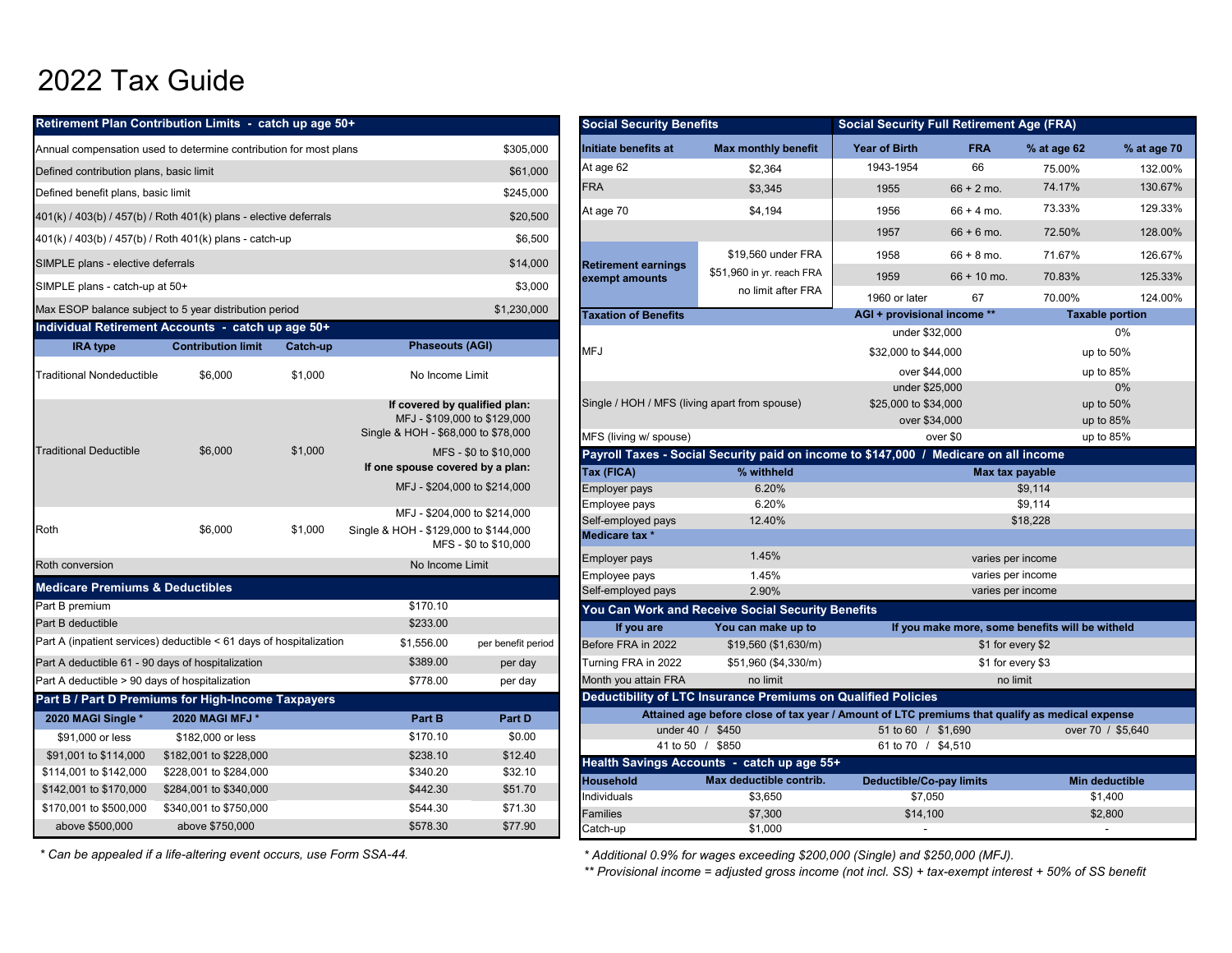## 2022 Tax Guide

| 2022 Tax Rate Schedule         |                |                                        |                                                       |                                  |                 |               | <b>Standard Deductions &amp; Personal Exemptions</b>                                                          |
|--------------------------------|----------------|----------------------------------------|-------------------------------------------------------|----------------------------------|-----------------|---------------|---------------------------------------------------------------------------------------------------------------|
|                                |                |                                        | <b>Base amount</b>                                    |                                  | <b>Marginal</b> | Of the amount | <b>Filing Status</b>                                                                                          |
|                                | Taxable income |                                        | of tax                                                |                                  | tax rate        | over          | Joint                                                                                                         |
| <b>Single</b>                  |                |                                        |                                                       |                                  |                 |               | Single or MFS                                                                                                 |
| \$0                            | to             | \$10,275                               | \$0.00                                                | $\ddot{}$                        | 10.0%           | \$0           | <b>HOH</b>                                                                                                    |
| \$10,276                       | to             | \$41,775                               | \$1,027.50                                            | $\ddot{}$                        | 12.0%           | \$10,275      | Dependent filing own tax return                                                                               |
| \$41,776                       | to             | \$89,075                               | \$4,807.50                                            | $\begin{array}{c} + \end{array}$ | 22.0%           | \$41,775      | <b>Additional deductions for non-itemizers</b><br>Blind or over 65                                            |
| \$89,076                       | to             | \$170,050                              | \$15,213.50                                           | $\begin{array}{c} + \end{array}$ | 24.0%           | \$89,075      | Blind or over 65, unmarried & not a surviving spouse                                                          |
| \$170,051                      | to             | \$215,950                              | \$34,647.50                                           | $\ddot{}$                        | 32.0%           | \$170,050     | Charitable Deduction for non-itemizers                                                                        |
| \$215,951                      | to             |                                        |                                                       |                                  | 35.0%           | \$215,950     | <b>Gift &amp; Estate Tax Exclusions &amp; Credit</b>                                                          |
|                                |                | \$539,900                              | \$49,335.50                                           | $\ddot{}$                        |                 |               | Maximum estate, gift & GST rates                                                                              |
|                                | over           | \$539,900                              | \$162,718.00                                          | $\ddot{}$                        | 37.0%           | \$539,900     | Estate, gift & GST exclusions                                                                                 |
|                                |                |                                        | <b>Married Filing Joint (MFJ) / Surviving Spouses</b> |                                  |                 |               | Gift tax annual exclusion                                                                                     |
| \$0                            | to             | \$20,550                               | \$0.00                                                | $\begin{array}{c} + \end{array}$ | 10.0%           | \$0           | <b>AMT Exemptions &amp; Phaseouts</b>                                                                         |
| \$20,551                       | to             | \$83,550                               | \$2,055.00                                            | $\ddot{}$                        | 12.0%           | \$20,550      | <b>Filing status</b>                                                                                          |
| \$83,551                       | to             | \$178,150                              | \$9,615.00                                            | $\ddot{}$                        | 22.0%           | \$83,550      | MFJ / Qualifying widow(er)                                                                                    |
| \$178,151                      | to             | \$340,100                              | \$30,427.00                                           | $\ddot{}$                        | 24.0%           | \$178,150     | Single & HOH                                                                                                  |
| \$340,101                      | to             | \$431,900                              | \$69,295.00                                           | $\ddot{}$                        | 32.0%           | \$340,100     | <b>MFS</b>                                                                                                    |
| \$431,901                      | to             | \$647,850                              | \$98,671.00                                           | $\ddot{}$                        | 35.0%           | \$431,900     | Tax Rates on Capital Gains & Qualified Divid                                                                  |
|                                | over           | \$647,850                              | \$174,253.50                                          | $\ddot{}$                        | 37.0%           | \$647,850     | Assets held < 1 year                                                                                          |
| <b>Head of Household (HOH)</b> |                |                                        |                                                       |                                  |                 |               | Below \$41,675 - Single/MFS / \$83,350 - MFJ / \$55,8                                                         |
| \$0                            | to             | \$14,650                               | \$0.00                                                |                                  | 10.0%           | \$0           | At or above \$41,675 - Single/MFS / \$83,350 - MFJ / !                                                        |
|                                |                |                                        | \$1,465.00                                            | $\ddot{}$                        |                 |               | At or above \$459,750 - Single / \$258,600 - MFS / \$5<br>Unrecaptured Code Section 1250 property             |
| \$14,651                       | to             | \$55,900                               |                                                       | $\begin{array}{c} + \end{array}$ | 12.0%           | \$14,650      | Collectibles                                                                                                  |
| \$55,901                       | to             | \$89,050                               | \$6,415.00                                            | $\begin{array}{c} + \end{array}$ | 22.0%           | \$55,900      | <b>Education Credits / Deductions / Distribution</b>                                                          |
| \$89,051                       | to             | \$170,050                              | \$13,708.00                                           | $\ddot{}$                        | 24.0%           | \$89,050      |                                                                                                               |
| \$170,051                      | to             | \$215,950                              | \$33,148.00                                           | $\ddot{}$                        | 32.0%           | \$170,050     | <b>Credit / Deduction / Account</b>                                                                           |
| \$215,951                      | to             | \$539,900                              | \$47,836.00                                           | $\ddot{}$                        | 35.0%           | \$215,950     |                                                                                                               |
|                                | over           | \$539,900                              | \$161,218.50                                          | $\ddot{}$                        | 37.0%           | \$539,900     | American Opportunity Tax Credit / Hope                                                                        |
|                                |                | <b>Married Filing Separately (MFS)</b> |                                                       |                                  |                 |               | Lifetime Learning Credit                                                                                      |
| \$0                            | to             | \$10,275                               | \$0.00                                                | $\begin{array}{c} + \end{array}$ | 10.0%           | \$0           | Student loan interest deduction                                                                               |
| \$10,276                       | to             | \$41,775                               | \$1,027.50                                            | $\begin{array}{c} + \end{array}$ | 12.0%           | \$10,275      |                                                                                                               |
| \$41,776                       | to             | \$89,075                               | \$4,807.50                                            | $\ddot{}$                        | 22.0%           | \$41,775      | Savings bond interest tax-free if used for education                                                          |
| \$89,076                       | to             | \$170,050                              | \$15,213.50                                           | $\begin{array}{c} + \end{array}$ | 24.0%           | \$89,075      | deduction                                                                                                     |
| \$170,051                      | to             | \$215,950                              | \$34,647.50                                           | $\ddot{}$                        | 32.0%           | \$170,050     |                                                                                                               |
| \$215,951                      | to             | \$323,925                              | \$49,335.50                                           | $\ddot{}$                        | 35.0%           | \$215,950     | Coverdell                                                                                                     |
|                                | over           | \$323,925                              | \$87,126.75                                           |                                  | 37.0%           | \$323,925     | 529 Plan (K-12)                                                                                               |
| <b>Estates &amp; Trusts</b>    |                |                                        |                                                       |                                  |                 |               | 529 plan (Higher Ed.) **                                                                                      |
| \$0                            | to             | \$2,750                                | \$0.00                                                | $\ddot{}$                        | 10.0%           | \$0           | <b>Kiddie Tax</b>                                                                                             |
|                                |                |                                        |                                                       |                                  |                 |               | Dependent children < age 19 (< 24 for full-time studer<br>marginal tax rate on unearned income-including capi |
| \$2,751                        | to             | \$9,850                                | \$275.00                                              | $\ddot{}$                        | 24.0%           | \$2,750       |                                                                                                               |
| \$9,851                        | to             | \$13,450                               | \$1,979.00                                            | $\ddot{}$                        | 35.0%           | \$9,850       | * Greater of \$1,150 or \$400 plus the individual's earn                                                      |
|                                | over           | \$13,450                               | \$3,239.00                                            | $\ddot{}$                        | 37.0%           | \$13,450      | ** \$10,000 lifetime 529 distribution can be applied to                                                       |

| <b>Standard Deductions &amp; Personal Exemptions</b>                                                                       |                                         |                                |                      |
|----------------------------------------------------------------------------------------------------------------------------|-----------------------------------------|--------------------------------|----------------------|
| <b>Filing Status</b>                                                                                                       | <b>Standard Deduction</b>               | <b>Exemption Phaseouts</b>     |                      |
| Joint                                                                                                                      | \$25,900                                | N/A                            |                      |
| Single or MFS                                                                                                              | \$12,950                                | N/A                            |                      |
| <b>HOH</b>                                                                                                                 | \$19,400                                | N/A                            |                      |
| Dependent filing own tax return                                                                                            | $$1,150*$                               | N/A                            |                      |
| <b>Additional deductions for non-itemizers</b>                                                                             |                                         |                                |                      |
| Blind or over 65                                                                                                           | add \$1,400 each                        |                                |                      |
| Blind or over 65, unmarried & not a surviving spouse                                                                       | add \$1,750 each                        |                                |                      |
| Charitable Deduction for non-itemizers                                                                                     | \$300 Single / \$600 Joint              |                                |                      |
| Gift & Estate Tax Exclusions & Credit                                                                                      |                                         |                                |                      |
| Maximum estate, gift & GST rates                                                                                           | 40%                                     |                                |                      |
| Estate, gift & GST exclusions                                                                                              | \$12,060,000                            |                                |                      |
| Gift tax annual exclusion                                                                                                  | \$16.000                                |                                |                      |
| <b>AMT Exemptions &amp; Phaseouts</b>                                                                                      |                                         |                                |                      |
| <b>Filing status</b>                                                                                                       | <b>Exemption</b>                        | Income phaseout threshold      |                      |
| MFJ / Qualifying widow(er)                                                                                                 | \$118,100                               | \$1,079,800                    |                      |
| Single & HOH                                                                                                               | \$75,900                                | \$539,900                      |                      |
| <b>MFS</b>                                                                                                                 | \$59,050                                | \$539,900                      |                      |
|                                                                                                                            |                                         |                                |                      |
| Tax Rates on Capital Gains & Qualified Dividends (Using Taxable Income)                                                    |                                         |                                |                      |
| Assets held < 1 year                                                                                                       |                                         |                                | <b>Marginal Rate</b> |
| Below \$41,675 - Single/MFS / \$83,350 - MFJ / \$55,800 - HOH / \$2,800 - Trusts/Estates                                   |                                         |                                | 0%                   |
| At or above \$41,675 - Single/MFS / \$83,350 - MFJ / \$55,800 - HOH / \$2,800 - Trusts/Estates                             |                                         |                                | 15%                  |
| At or above \$459,750 - Single / \$258,600 - MFS / \$517,200 - MFJ / \$488,500 - HOH / \$13,700 - Trusts/Estate            |                                         |                                | 20%                  |
| Unrecaptured Code Section 1250 property<br>Collectibles                                                                    |                                         |                                | 25%                  |
| <b>Education Credits / Deductions / Distributions</b>                                                                      |                                         |                                | 28%                  |
|                                                                                                                            | <b>Maximum credit /</b>                 |                                |                      |
| <b>Credit / Deduction / Account</b>                                                                                        | deduction / distribution                | Income phaseouts begin at AGI: |                      |
| American Opportunity Tax Credit / Hope                                                                                     | \$2,500 credit                          | \$160,000 to \$180,000         | <b>MFJ</b>           |
|                                                                                                                            |                                         | \$80,000 to \$90,000           | all others           |
| Lifetime Learning Credit                                                                                                   | \$2,000 credit                          | \$160,000 to \$180,000         | <b>MFJ</b>           |
|                                                                                                                            |                                         | \$80,000 to \$90,000           | all others           |
| Student loan interest deduction                                                                                            | \$2,500 deduction                       | \$145,000 to \$175,000         | <b>MFJ</b>           |
|                                                                                                                            |                                         | \$70,000 to \$85,000           | all others           |
| Savings bond interest tax-free if used for education                                                                       | limited to amount of                    | \$128,650 to \$158,650         | <b>MFJ</b>           |
| deduction                                                                                                                  | qualified expenses                      | \$85,800 to \$100,800          | all others           |
| Coverdell                                                                                                                  | \$2,000 maximum                         | \$190,000 to \$220,000         | <b>MFJ</b>           |
|                                                                                                                            | contribution (nondeductible)            | \$95,000 to \$110,000          | all others           |
| 529 Plan (K-12)                                                                                                            | \$10,000 distribution                   |                                | none                 |
| 529 plan (Higher Ed.) **                                                                                                   | limited to amount of qualified expenses |                                | none                 |
| <b>Kiddie Tax</b>                                                                                                          |                                         |                                |                      |
| Dependent children < age 19 (< 24 for full-time students) pay federal income tax at a rate equal to that of their parents' |                                         |                                |                      |
| marginal tax rate on unearned income– including capital gain distributions, dividends, and interest income > \$2,300.      |                                         |                                |                      |
| * Greater of \$1,150 or \$400 plus the individual's earned income.                                                         |                                         |                                |                      |

*\*\* \$10,000 lifetime 529 distribution can be applied to student loan debt.*